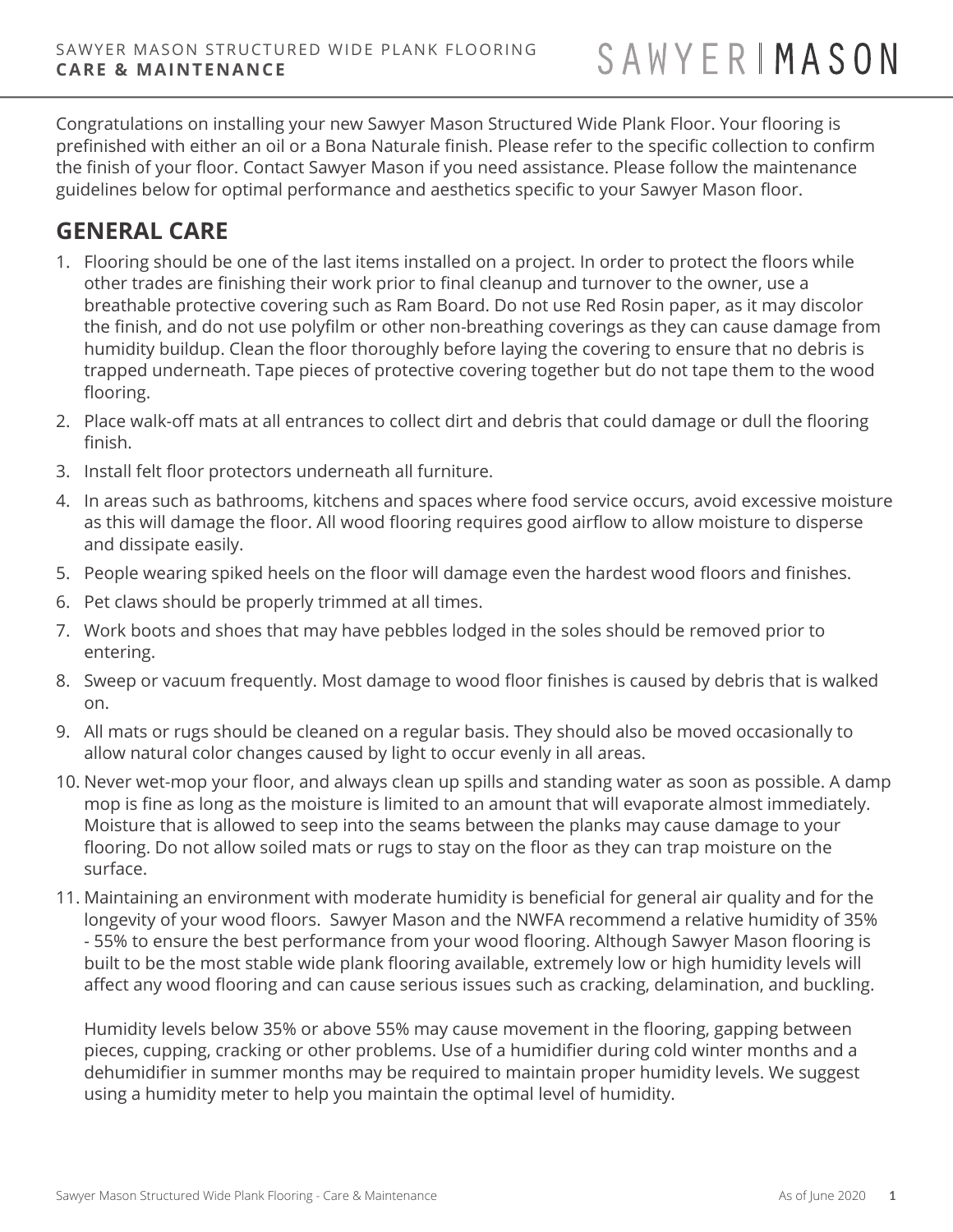# **OIL-FINISHED FRENCH OAK, TAS OAK & HICKORY FLOORING**

Atlantic, Back Bay, Developer, Shoreline & Vineyard Collections *(Please see below for Nordic Collection.)*

Your floors require specific cleaning/maintenance products. Other cleaning products not specifically recommended may damage your floor. The following instructions are specifically for floors finished with oil. If you are unsure about how your floor is finished, please contact your flooring salesperson. We recommend using Rubio Monocoat (RMC) for all your cleaning and maintenance needs of oiled floors. Suggested cleaning and maintenance products may be purchased through your Sawyer Mason dealer, or an authorized Rubio dealer. A full list Rubio's maintenance products, dealers and instructions may be viewed on at www.rubiomonocoatonline.com.

## **CLEANING FOR OILED FRENCH OAK, TAS OAK & HICKORY FLOORS | DO'S**

## **AFTER INSTALLATION**

- **• It is recommended to apply a coat of RMC Universal Maintenance Oil for an additional layer of protection and durability. This additional coat of oil is not required for the warranty, but we find that people with busy households often choose this option.**
- Use a microfiber hardwood floor sweeper and vacuum with soft brush attachment to remove dust and particles before using a damp mop to clean your Sawyer Mason floors before applying maintenance oil or placing furniture.

#### **PROTECTION WITH RUBIO MONOCOAT (RMC) UNIVERSAL MAINTENANCE OIL**

RMC Universal Maintenance Oil is used for protecting and refreshing the finish of your Sawyer Mason oilfinished floors. Please be sure to confirm which finish your floor has before proceeding. Please contact your salesperson with any questions.

#### *View the video at www.SawyerMason.com/Applying-Maintenance-Oil*

The frequency of using this product will depend on the intensity of the floor traffic. However, it is recommended to apply RMC Universal Maintenance Oil after installation of your Sawyer Mason oiled flooring and before any furniture or rugs are placed. This is not required for the warranty, but many people choose to apply the Maintenance Oil to provide another layer of protection as well as add a soft luster to the floors. Keep any unused Maintenance Oil to buff out minor scratches in your flooring.

- Remove all dust and dirt from the floor and ensure the room is well-ventilated.
- If the floor is dirty, clean the floor thoroughly with RMC Natural Soap and water (see below). Rinse well with water using well-wrung mop to eliminate any soap residues. Leave it to dry completely.
- It is recommended to use an experienced flooring installer to apply Maintenance Oil.
- Using a floor polishing machine, pour a small amount, no more than ¼ cup, of oil onto the floor. Use a white polishing pad on the floor polisher and cover as much floor as possible for five minutes.
	- *Hint: Use very little product to prevent the floors from becoming too heavy with oil and sticky. Each .5L bottle of oil covers 750 sf, so gauge accordingly*.
	- *Note: for corners and next to baseboards, apply oil by hand and buff off by hand.*
- After applying the oil for five minutes, now it's time to buff.
- Attach a clean white polishing pad onto the floor polisher and buff off excess oil on the area you just treated. Remember, you can never buff off too much oil.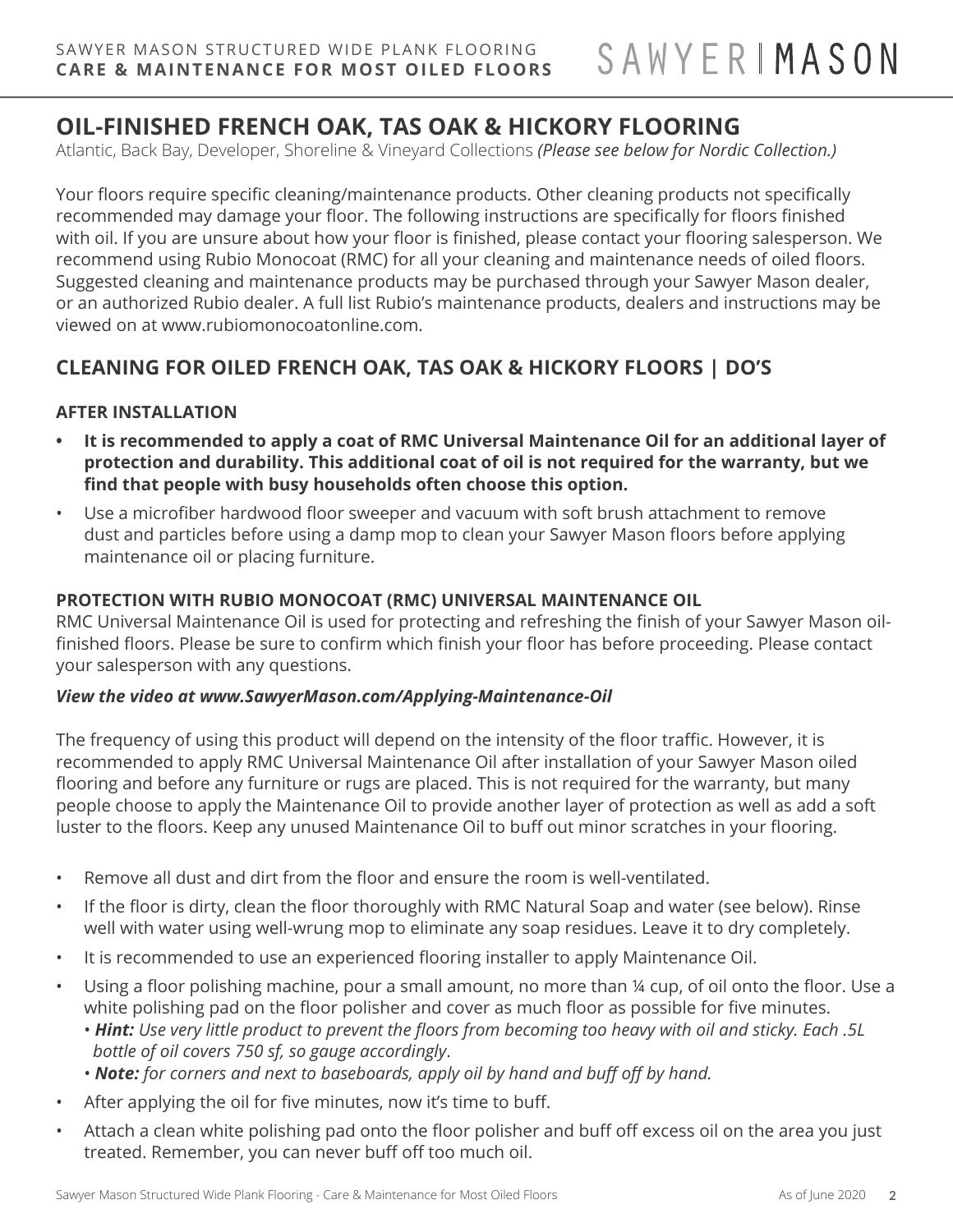- You can also use a white terry cloth towel in addition to the white pad to buff the floors. Lay a clean white towel under the white pad and buff the oiled section. When the towel becomes coated with oil, use the other side or use a new towel.
- After buffing the section of flooring, go back and repeat buffing with the white pad and a towel until the towel is free of oil and the floor is dry to the touch. Avoid walking on the buffed floor for 6 hours.
- Continue applying oil on areas of the floor for five minutes, then going back and buffing off the excess oil. Each treated area should be buffed dry within 10-15 minutes of application. **Never allow treated floors to dry for more than 15 minutes before buffing off excess oil!**
- Allow the floor to dry 6-8 hours before walking on it or adding furniture. Wait one week to lay down area rugs to allow the finish to fully cure.
- During the first week, clean only using a wet cloth. Later, RMC Natural Soap may be used.
- **• Rubio Monocoat Universal Maintenance Oil may NOT be diluted! After usage, cloths need to be soaked in water before disposal. Cloths, saturated with oil, may spontaneously combust.**

**Coverage:** Each .5L bottle covers 750sf

#### **ORDINARY DAILY CLEANING**

For everyday cleaning of your Sawyer Mason floor, vacuum your floor using a soft brush attachment. You may also dry sweep the floor with a microfiber hardwood floor sweeper. Sweep or vacuum frequently. Debris left on the floor can get ground into the grain by foot traffic and become more difficult to remove.

### **REGULAR CLEANING WITH RUBIO MONOCOAT (RMC) NATURAL SOAP**

Sawyer Mason floors can be cleaned regularly with water and RMC Natural Soap. RMC Natural Soap was developed to retain the matte look of your oiled floor. Local stains can be cleaned easily with RMC Surface Care Spray or Tannin Remover.

When using water or any Rubio cleaning product, be sure to thoroughly ring out the applicator or mop prior to applying it to the floor. Water left for prolonged periods on oiled-finished floors may cause waterspotting.

- Vacuum the floor using a soft brush attachment.
- Mop with a small amount of RMC Soap. RMC Natural Soap is designed for the regular cleaning by removing all dirt and grease thoroughly without leaving a film.
- Use by mixing 1⁄4 cup of RMC Natural Soap into a gallon of cold water. The mix ratio is 66 parts water to 1 part Soap. Alternatively, RMC Surface Care Spray is a premixed solution of RMC Natural Soap and water and may be used by directly misting the floor.
- When cleaning with RMC Natural Soap, the best working method is with two buckets: one with the soap mixture and one with clean water to rinse the dirt out of the mop.
- Dampen a terry cloth mop with the cleaner mixture. Clean a part of the floor. Rinse the terry cloth with clean water and wring it out. Repeat this routine on the rest of the floor.
- Always use a damp mop, and not a wet mop. Do not leave any water on the floor. Let the floor dry (approx. 15 minutes) before you walk on it.

## **REGULAR CLEANING WITH RUBIO MONOCOAT (RMC) SURFACE CARE SPRAY**

RMC Surface Care Spray is a ready-to-use cleaning product for the weekly or monthly care of surfaces treated with oil. Also suitable for the easy cleaning of localized stains.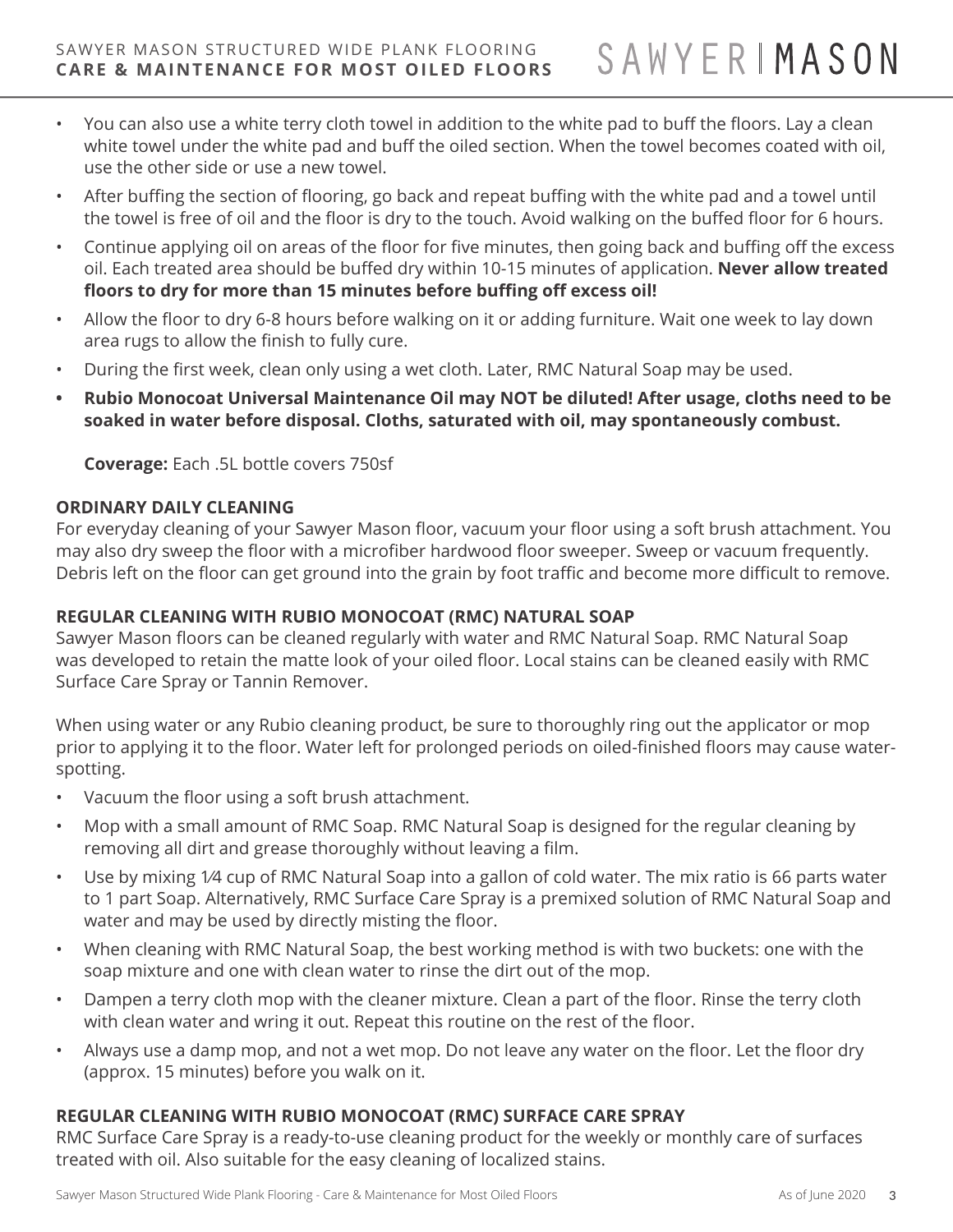- Sweep, dry mop or vacuum your floor with a soft brush attachment.
- Spray the product on to the spot to be cleaned.
- Wipe dry with a mop or microfiber cloth.
- Allow the area to dry for approximately 15 minutes.

#### **TREATING STAINS WITH RUBIO MONOCOAT (RMC) TANNIN REMOVER**

RMC Tannin Remover is a ready-to-use product for removing stains and spots on wood caused by a reaction to acid and water. These spots tend to occur after coming into contact with moisture and metal.

- Apply RMC Tannin Remover to the stain or spot.
- Allow several minutes for absorption.
- Use a damp cloth or paper towels to wipe off product.
- For stubborn marks, it is recommended to repeat this method as many times as needed to achieve the desired result.
- Allow the surface area to dry completely.

#### **RESTORE WITH RUBIO MONOCOAT (RMC) REFRESH ECO SPRAY**

RMC Refresh Eco Spray is a ready-to-use revitalizing treatment oil that refreshes, restores and protects your floor. RMC Refresh Eco Spray is used when the surface feels and looks dry or rough in areas where the finish has worn due to heavy traffic. Maintenance with RMC Refresh Eco Spray will replace the oil that has worn away and add protection to that area. This can be used several times a year as needed.

- Eliminate dirt and dust from the floor. It is also recommended to clean the entire surface with RMC Natural Soap or Surface Care Spray before application of the Refresh Eco Spray.
- Spray RMC Refresh Eco onto the surface to be treated, or apply the product with a cloth or mechanical buffer. Use a minimal amount of the product to prevent the floor from becoming sticky.
- Allow the product to react for a couple of minutes.
- Wipe the surface dry with a cloth, paper towel, or a cloth under a buffer with a white pad. Polish until the surface feels completely dry.
- Work in zones that can be fully wiped dry within 15 20 minutes.
- The surface can be walked on after 1 hour.
- **• RMC Refresh Eco Spray may NOT be diluted! After usage, cloths need to be soaked in water before disposal. Cloths, saturated with oil, may spontaneously combust.**

**Coverage:** 1 liter = +/- 1,075 sf

#### **SPOT REPAIRS**

Superficial scratches can be repaired with **RMC Universal Maintenance Oil**. Using a clean cloth, apply a small amount of oil to the cloth and buff the scratched area. Wait 2-3 minutes, then buff off excess oil using a clean cloth. Allow to dry one hour.

## **CLEANING FOR OILED FRENCH OAK, TAS OAK & HICKORY FLOORS | DON'T'S**

• Never use ammonia, vinegar, petroleum-based cleaners, wax, polish, household dust treatment chemicals, abrasive cleaners, scrubbing pads, furniture cleaners, or any other product not specifically for oil-finished floors.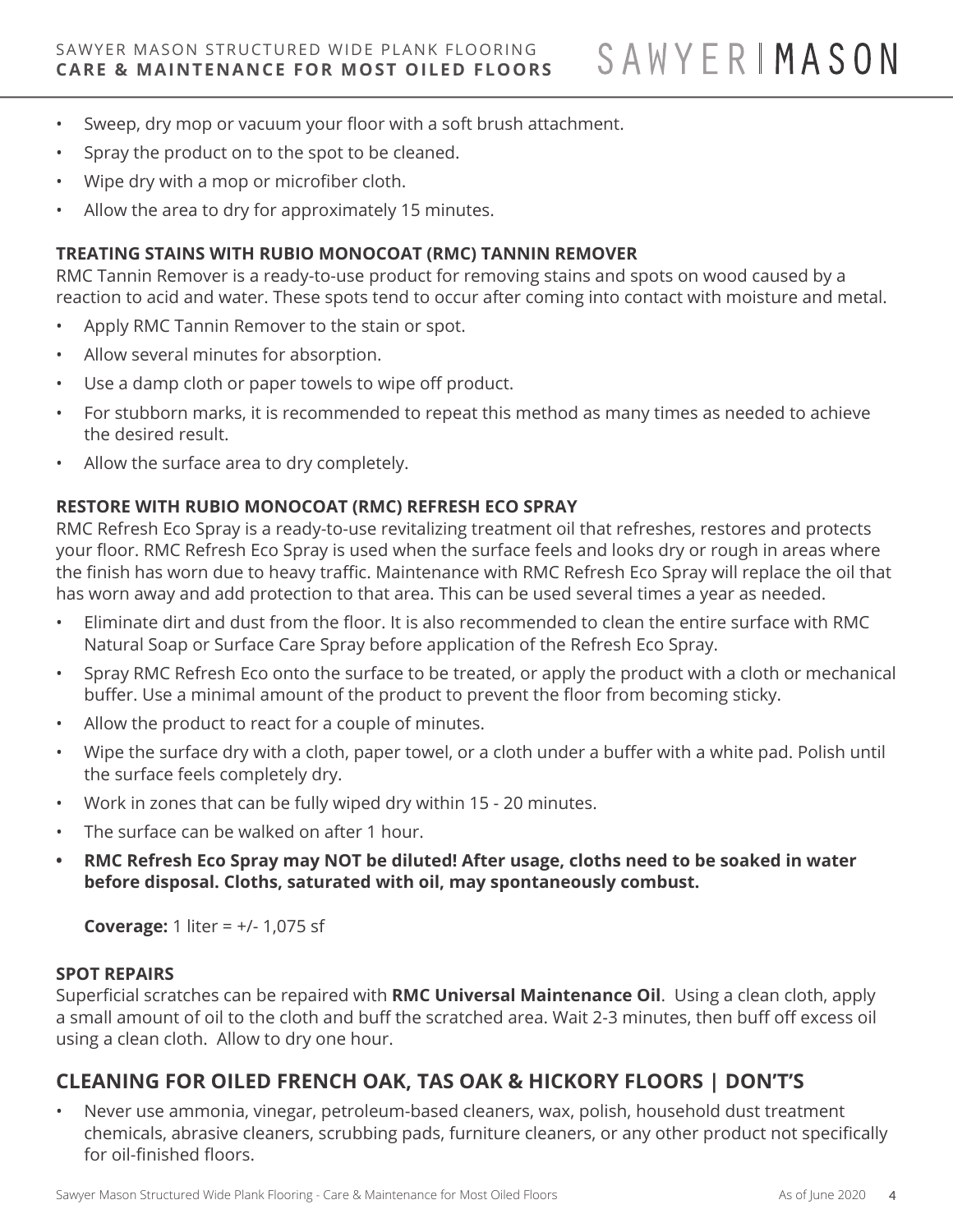- Do not wash your floors with Rubio Natural Soap concentrate without diluting with water. Excess dosages of soap can leave unwanted footprints on your freshly washed floor.
- RMC Cleaner is a separate product and is not intended for regular cleaning or maintenance. Do not use RMC Cleaner unless you are preparing the floor for a new coat of oil.

*\*Always refer to the specific manufacturer instructions for all oiled flooring maintenance and cleaning products.* 

## **WHERE CAN I FIND RUBIO?**

Suggested cleaning and maintenance products may be purchased through your Sawyer Mason dealer, or an authorized Rubio dealer. A full list Rubio's maintenance products, dealers and instructions may be viewed on their website at www.rubiomonocoatonline.com.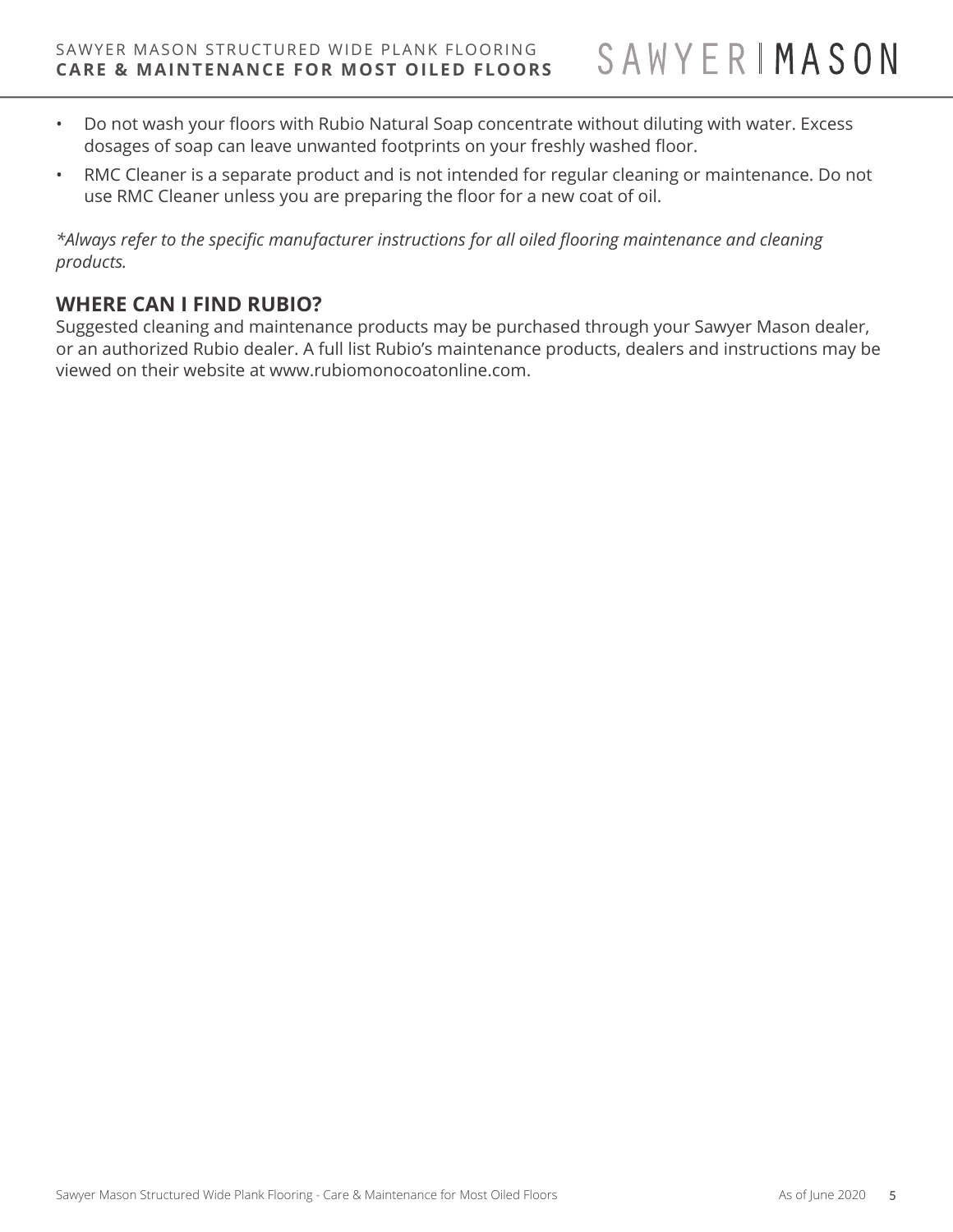# **OIL-FINISHED ASH FLOORING** Nordic Collection

Your floors require specific cleaning/maintenance products. Other cleaning products not specifically recommended may damage your floor. The following instructions are specifically for Ash floors finished with oil (Nordic Collection). If you are unsure about how your floor is finished, please contact your flooring salesperson. We recommend using Rubio Monocoat (RMC) for all your cleaning and maintenance needs of oiled floors. Suggested cleaning and maintenance products may be purchased through your Sawyer Mason dealer, or an authorized Rubio dealer. A full list Rubio's maintenance products, dealers and instructions may be viewed on at www.rubiomonocoatonline.com.

## **CLEANING FOR OILED ASH FLOORS | DO'S**

#### **AFTER INSTALLATION**

- **• Due to the special finishing process for the Nordic Collection, RMC Maintenance Oil is recommended only when the floors are in need of rejuvenating and not at the time of installation.**
- Use a microfiber hardwood floor sweeper and vacuum with soft brush attachment to remove dust and particles before using a damp mop to clean your Sawyer Mason floors before placing furniture.

#### **ORDINARY DAILY CLEANING**

For everyday cleaning of your Sawyer Mason floor, vacuum your floor using a soft brush attachment. You may also dry sweep the floor with a microfiber hardwood floor sweeper. Sweep or vacuum frequently. Debris left on the floor can get ground into the grain by foot traffic and become more difficult to remove.

#### **REGULAR CLEANING WITH RUBIO MONOCOAT (RMC) NATURAL SOAP**

Sawyer Mason floors can be cleaned regularly with water and RMC Natural Soap. RMC Natural Soap was developed to retain the matte look of your oiled floor. Local stains can be cleaned easily with RMC Surface Care Spray or Tannin Remover.

When using water or any Rubio cleaning product, be sure to thoroughly ring out the applicator or mop prior to applying it to the floor. Water left for prolonged periods on oiled-finished floors may cause waterspotting.

- Vacuum the floor using a soft brush attachment.
- Mop with a small amount of RMC Soap. RMC Natural Soap is designed for the regular cleaning by removing all dirt and grease thoroughly without leaving a film.
- Use by mixing 1⁄4 cup of RMC Natural Soap into a gallon of cold water. The mix ratio is 66 parts water to 1 part Soap. Alternatively, RMC Surface Care Spray is a premixed solution of RMC Natural Soap and water and may be used by directly misting the floor.
- When cleaning with RMC Natural Soap, the best working method is with two buckets: one with the soap mixture and one with clean water to rinse the dirt out of the mop.
- Dampen a terry cloth mop with the cleaner mixture. Clean a part of the floor. Rinse the terry cloth with clean water and wring it out. Repeat this routine on the rest of the floor.
- Always use a damp mop, and not a wet mop. Do not leave any water on the floor. Let the floor dry (approx. 15 minutes) before you walk on it.

## **REGULAR CLEANING WITH RUBIO MONOCOAT (RMC) SURFACE CARE SPRAY**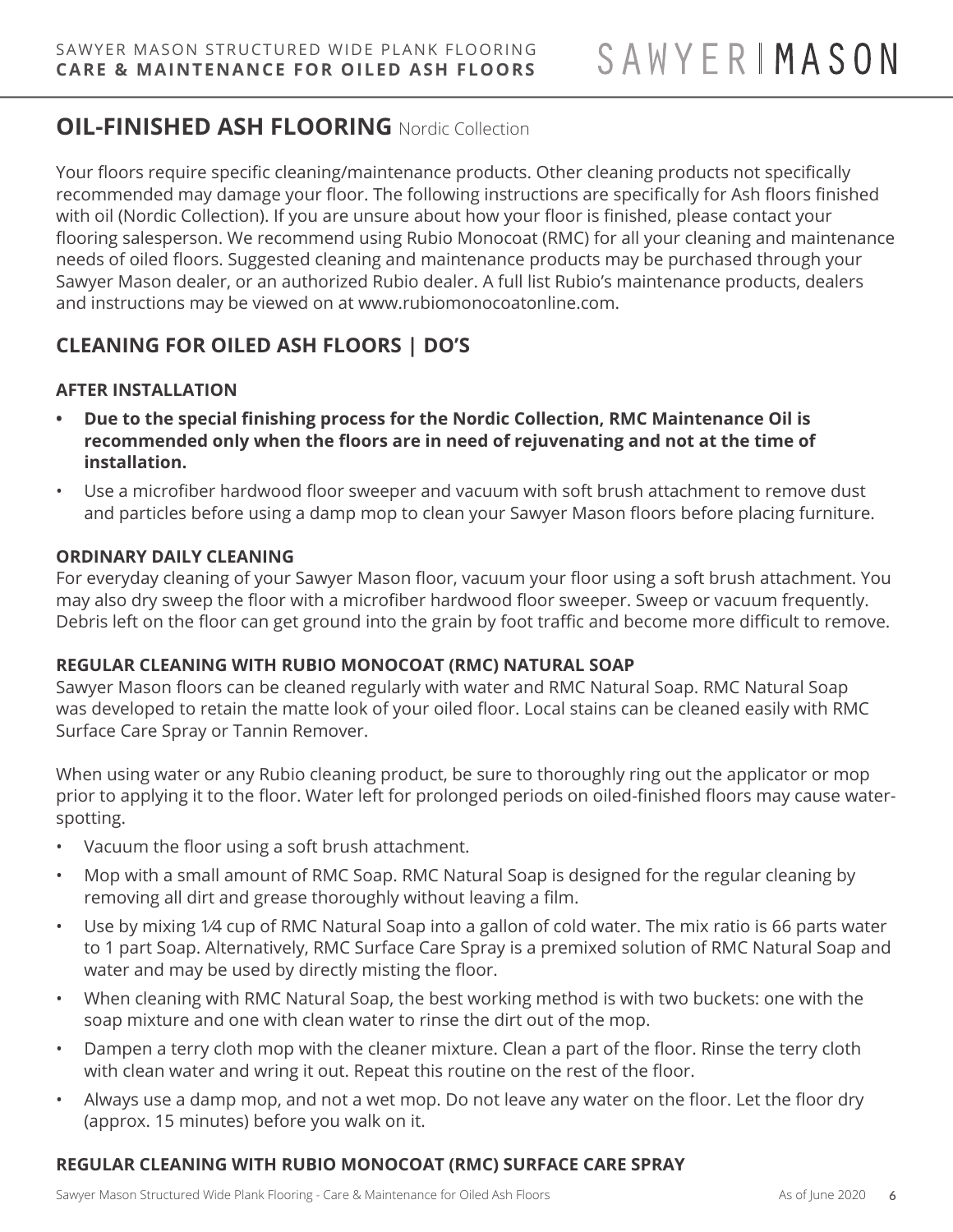SAWYERIMASON

RMC Surface Care Spray is a ready-to-use cleaning product for the weekly or monthly care of surfaces treated with oil. Also suitable for the easy cleaning of localized stains.

- Sweep, dry mop or vacuum your floor with a soft brush attachment.
- Spray the product on to the spot to be cleaned.
- Wipe dry with a mop or microfiber cloth.
- Allow the area to dry for approximately 15 minutes.

## **TREATING STAINS WITH RUBIO MONOCOAT (RMC) TANNIN REMOVER**

RMC Tannin Remover is a ready-to-use product for removing stains and spots on wood caused by a reaction to acid and water. These spots tend to occur after coming into contact with moisture and metal.

- Apply RMC Tannin Remover to the stain or spot.
- Allow several minutes for absorption.
- Use a damp cloth or paper towels to wipe off product.
- For stubborn marks, it is recommended to repeat this method as many times as needed to achieve the desired result.
- Allow the surface area to dry completely.

## **RESTORE WITH RUBIO MONOCOAT (RMC) REFRESH ECO SPRAY**

RMC Refresh Eco Spray is a ready-to-use revitalizing treatment oil that refreshes, restores and protects your floor. RMC Refresh Eco Spray is used when the surface feels and looks dry or rough in areas where the finish has worn due to heavy traffic. Maintenance with RMC Refresh Eco Spray will replace the oil that has worn away and add protection to that area. This can be used several times a year as needed.

- Eliminate dirt and dust from the floor. It is also recommended to clean the entire surface with RMC Natural Soap or Surface Care Spray before application of the Refresh Eco Spray.
- Spray RMC Refresh Eco onto the surface to be treated, or apply the product with a cloth or mechanical buffer. Use a minimal amount of the product to prevent the floor from becoming sticky.
- Allow the product to react for a couple of minutes.
- Wipe the surface dry with a cloth, paper towel, or a cloth under a buffer with a white pad. Polish until the surface feels completely dry.
- Work in zones that can be fully wiped dry within 15 20 minutes.
- The surface can be walked on after 1 hour.
- **• RMC Refresh Eco Spray may NOT be diluted! After usage, cloths need to be soaked in water before disposal. Cloths, saturated with oil, may spontaneously combust.**

**Coverage:** 1 liter = +/- 1,075 sf

#### **SPOT REPAIRS**

Superficial scratches can be repaired with **Sawyer Mason Repair Oil**. Using a clean cloth, apply a small amount of oil to the cloth and buff the scratched area. Wait 2-3 minutes, then buff off excess oil using a clean cloth. Allow to dry one hour.

# **CLEANING FOR OILED ASH FLOORS | DON'T'S**

• Never use ammonia, vinegar, petroleum-based cleaners, wax, polish, household dust treatment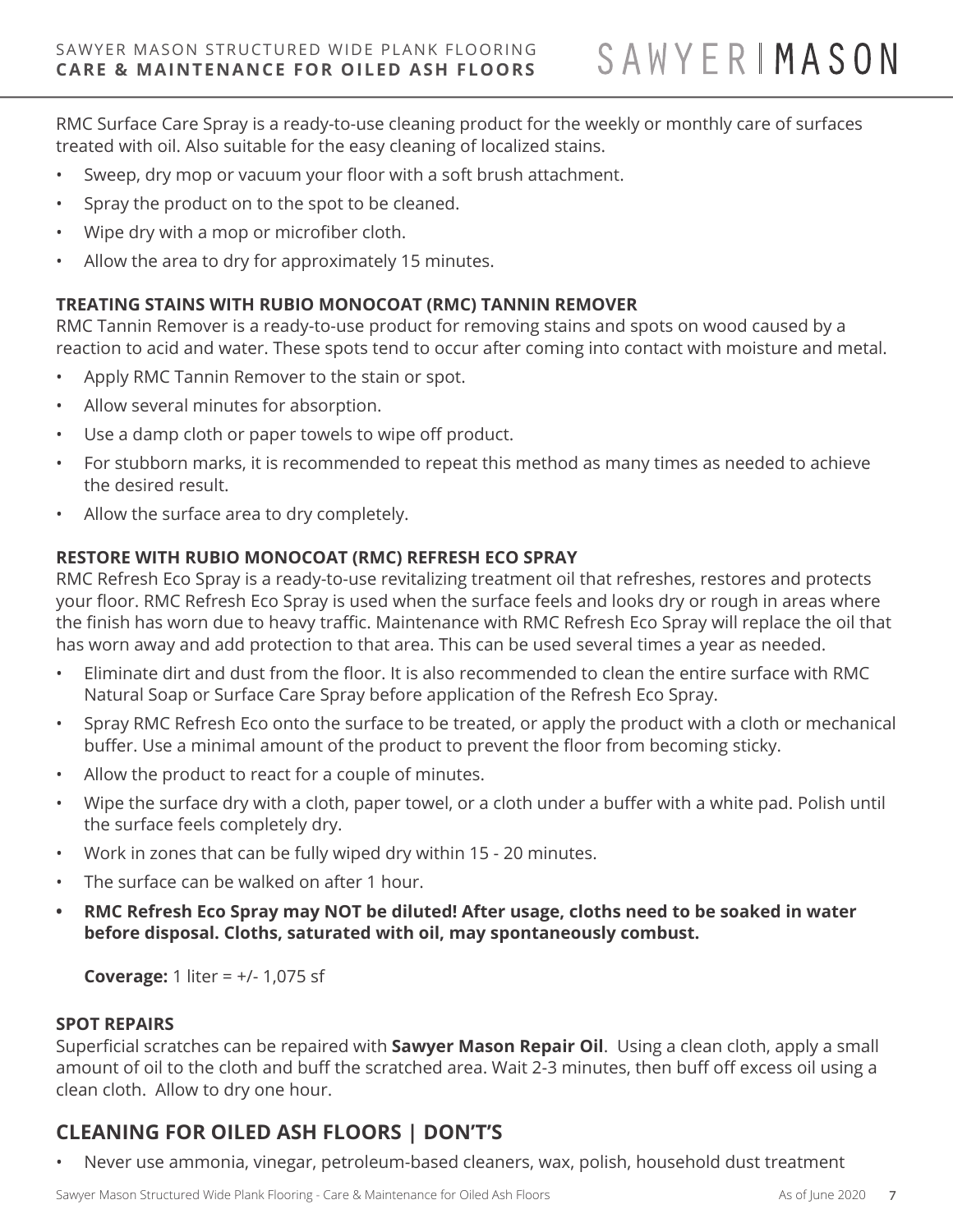chemicals, abrasive cleaners, scrubbing pads, furniture cleaners, or any other product not specifically for oil-finished floors.

- Do not wash your floors with Rubio Natural Soap concentrate without diluting with water. Excess dosages of soap can leave unwanted footprints on your freshly washed floor.
- RMC Cleaner is a separate product and is not intended for regular cleaning or maintenance. Do not use RMC Cleaner unless you are preparing the floor for a new coat of oil.

*\*Always refer to the specific manufacturer instructions for all oiled flooring maintenance and cleaning products.* 

## **WHERE CAN I FIND RUBIO?**

Suggested cleaning and maintenance products may be purchased through your Sawyer Mason dealer, or an authorized Rubio dealer. A full list Rubio's maintenance products, dealers and instructions may be viewed on their website at www.rubiomonocoatonline.com.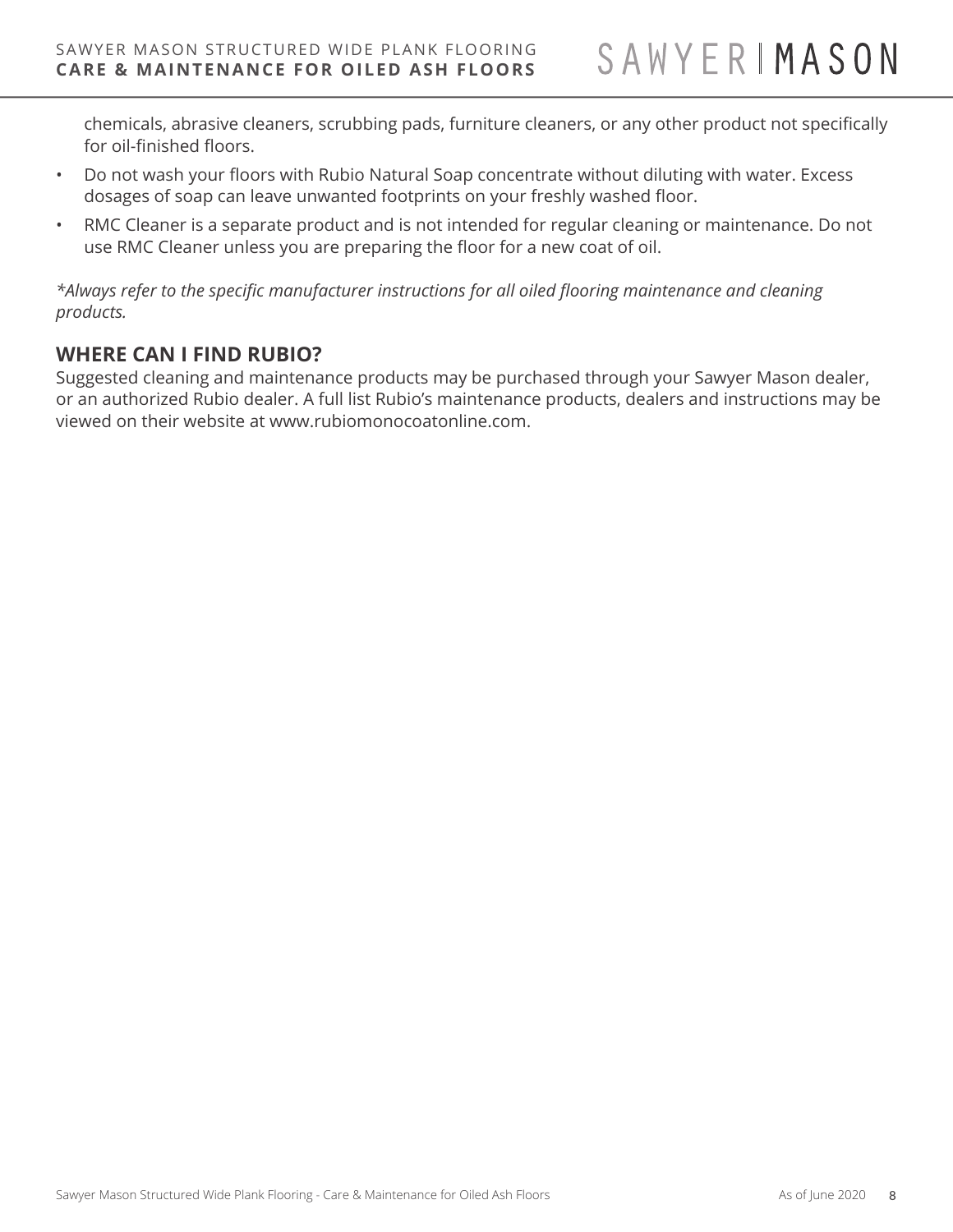# **BONA NATURALE FINISHED FLOORING** Vintage Collection, and Sausalito Select

Your floors require specific cleaning/maintenance products. Other cleaning products not specifically recommended may damage your floor. These instructions are specifically for floors finished with Bona Naturale. If you are unsure about how your floor is finished, please contact your flooring salesperson. We recommend using Bona for all your cleaning and maintenance needs. Suggested cleaning and maintenance products may be purchased through your Sawyer Mason dealer, or an authorized Bona dealer. A full list Bona's maintenance products, dealers and instructions may be viewed on at www. us.bona.com.

Sawyer Mason's Vintage Collection floors are finished with a UV Cured Bona Naturale finish that has the look of an oiled floor, with the protection of a urethane coating. Scratch resistant additives have been added to protect your floor from normal, daily use. However, precautions should be taken with all wood floors to avoid unnecessary damage.

*NOTE: Sawyer Mason's Vintage Collection does NOT require a coat of Rubio Maintenance Oil after installation.* 

# **CLEANING FOR BONA FLOORS | DO'S**

## **ORDINARY DAILY CLEANING**

For everyday cleaning of your Sawyer Mason Bona finished floor, vacuum your floor using a soft brush attachment. You may also dry sweep the floor with a microfiber hardwood floor sweeper. Sweep or vacuum frequently. Debris left on the floor can get ground into the grain by foot traffic and become more difficult to remove.

## **REGULAR CLEANING WITH BONA WOOD FLOOR CLEANER**

Sawyer Mason Bona finished floors can be cleaned regularly with Bona Wood Floor Cleaner. Bona Wood Floor Cleaner is specially developed for efficient cleaning of varnished wooden floors. This is a convenient, ready to use, pH neutral, spray-on cleaner. The special 'non-streaking' formulation leaves no build-up of sticky residue whilst effectively cleaning the toughest of dirt and grime.

- Vacuum the floor using a soft brush attachment.
- Clean floor regularly with Bona Wood Floor cleaner. Avoid using abrasive cleaning tools or steam cleaners.

## **POLISHING WITH BONA HARDWOOD FLOOR POLISH**

Polishing a hardwood floor restores a floor's existing finish, filling in microscopic scratches and evening out the appearance of the floor. Regularly scheduled polishing of your floor may mean you never have to refinish it. Additionally, polishing your hardwood floors adds extra beauty, shine and longevity by restoring the floor's protective layer of finish. For your Vintage Collection floors, we recommend Bona's Low Gloss version to match your existing finish.

- Always test a small area first before starting.
- Remove all rugs and furniture from the area.
- Remove all dust and dirt from the floor and ensure the room is well-ventilated.
- Clean the floor thoroughly with Bona Wood Floor Cleaner. Leave it to dry completely.
- Before applying polish, shake bottle back and forth for 30 seconds to evenly mix product.
- Using a Bona Microfiber Cleaning Pad, wet the mop pad thoroughly, then apply the polish in an 'S'